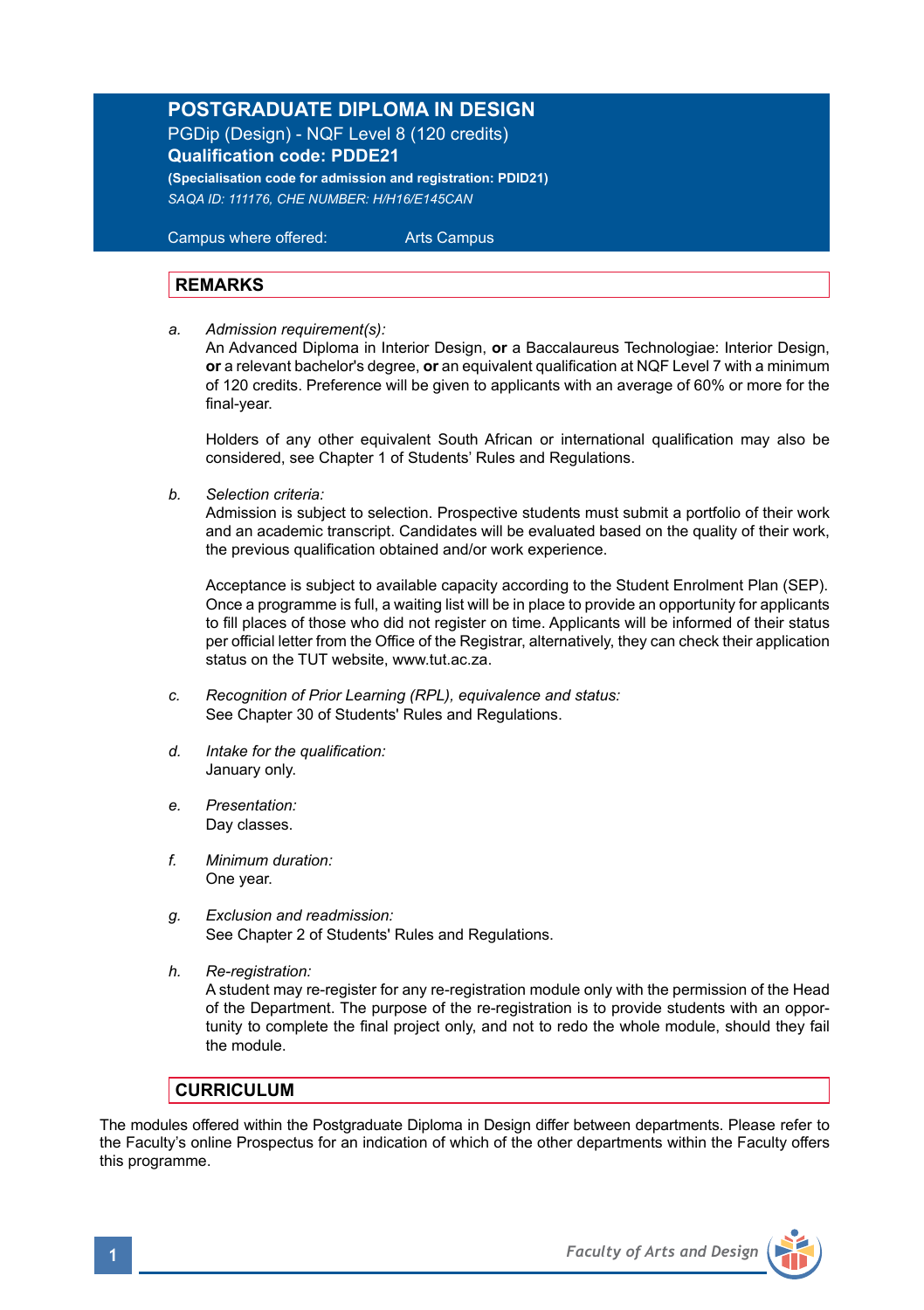## **ATTENDANCE**

| CODE           | <b>MODULE</b>                                                                                     | NQF-L | <b>CREDIT</b> |
|----------------|---------------------------------------------------------------------------------------------------|-------|---------------|
| <b>DPJ108G</b> | Design Project                                                                                    | (8)   | (20)          |
| DPJ118R        | Design Project (re-registration)<br>(first-semester module, see<br>paragraph h)                   | (8)   | (0)           |
| <b>DRM108G</b> | Research Methods in Design II                                                                     | (8)   | (20)          |
| <b>IDR108G</b> | <b>Interior Design Practice</b>                                                                   | (8)   | (30)          |
| IDR118R        | <b>Interior Design Practice</b><br>(re-registration) (first-semester<br>module, see paragraph h)  | (8)   | (0)           |
| <b>IDT108G</b> | Interior Design Technology                                                                        | (8)   | (30)          |
| IDT118R        | Interior Design Technology<br>(re-registration) (first-semester<br>module, see paragraph h)       | (8)   | (0)           |
| <b>TDU108G</b> | <b>Transdisciplinary Design Studies</b>                                                           | (8)   | (20)          |
| <b>TDU118R</b> | Transdisciplinary Design Studies<br>(re-registration) (first-semester<br>module, see paragraph h) | (8)   | (0)           |

TOTAL CREDITS FOR THE QUALIFICATION: **120**

# **MODULE INFORMATION (OVERVIEW OF SYLLABUS)**

The syllabus content is subject to change to accommodate industry changes. Please note that a more detailed syllabus is available at the department or in the study guide that is applicable to a particular module. At time of publication, the syllabus content was defined as follows:

## **D**

### **DESIGN PROJECT (DPJ108G, DPJ118R)** PROJECT ASSESSMENT

*(Module custodian: Department of Visual Communication)*  This module focuses on theoretical knowledge and understanding of multi-, interdisciplinary and/or transdisciplinary fields relating to the broad range of creative industries implied by the fields of Design. Underlying theories and principles support the practical application processes – focusing on the ability to create, operate and manage systematic complex or abstract creative design practice problems – within the relevant creative disciplines and industries. Advanced reflection of current thinking, practice and research in the area of specialisation can be integrated into the practical process drawing systematically on the body of knowledge and methods appropriate to the field of creative design practice. This module therefore focuses on providing discipline based theory-driven arguments for identifying, analysing and addressing practical problems for

### **I**

# **INTERIOR DESIGN PRACTICE (IDR108G, IDR118R) PROJECT ASSESSMENT** *(Module custodian: Department of Interior Design)*

based solutions. (Total notional time: 200 hours)

This module relies on the embedded knowledge related to and including design theories and practical principles relevant to the multi-disciplinary field of Interior Design. Evidence-based solutions and theory-driven arguments are continuously employed to visually conceptualise and develop a successful final interior design product, intended for a pre-selected market with the intention of selling and producing that product. The product must show industry standard development, consideration of cost from start to end and show saleability within the intended market. (Total notional time: 300 hours)

the purpose of improving creative practice from a theoretical perspective and ultimately producing evidence-